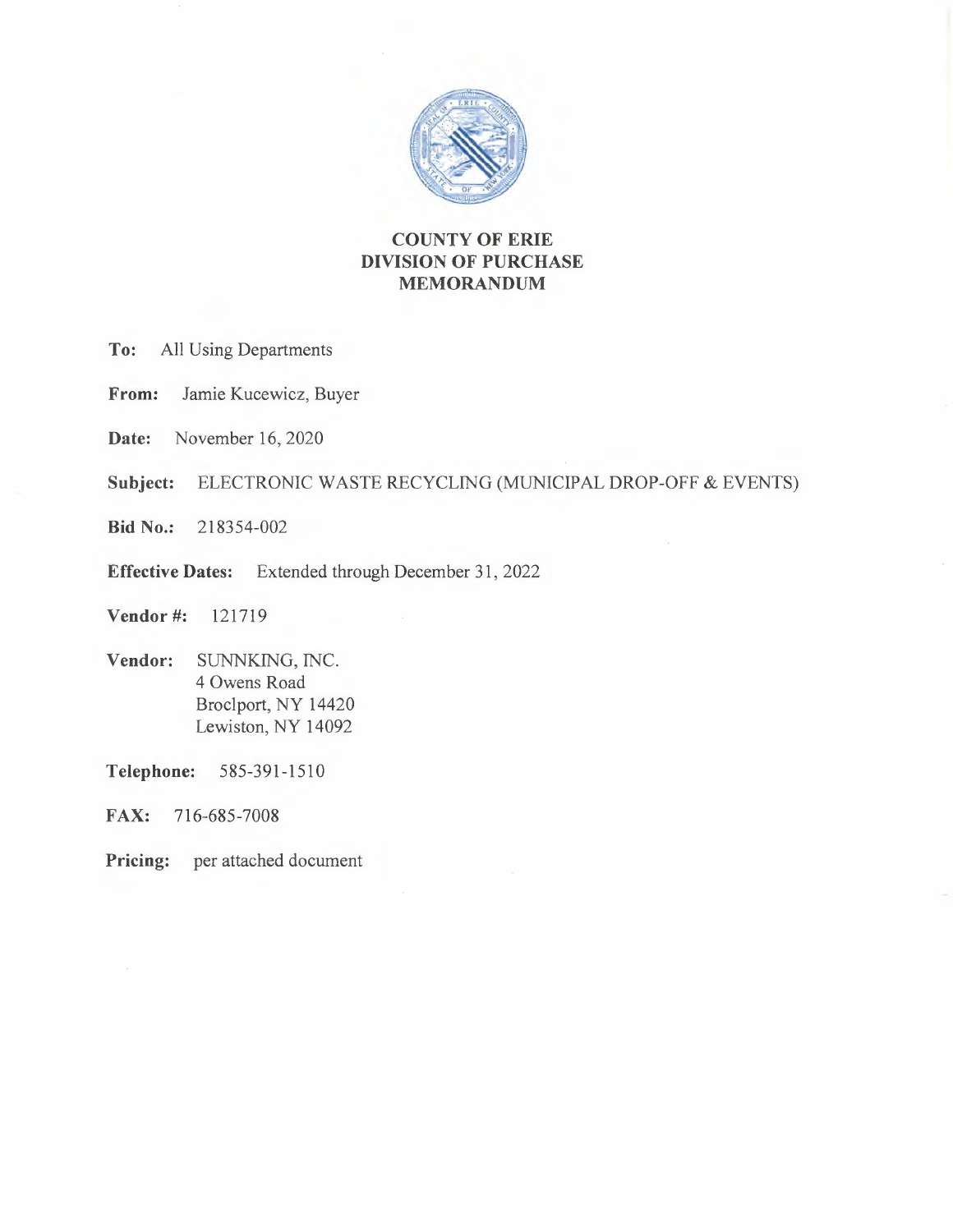

#### **DIVISION OF PURCHASE**  VALLIE **M.** FERRARACCIO

DIRECTOR

October 27, 2020

Sunnking, Inc. 4 Owens Road Brockport, NY 14420 Attn: Cindy Jessop

Re: Bid #218354-002 - "Electronic Waste Recycling (Municipal Drop-offs & Events)"

Dear Ms. Jessop:

The County of Erie wishes to extend this agreement for an additional contract period, through December 31, 2022, under the same prices, terms and conditions as the original agreement.

Extension is provided for per paragraph 26, Page 5 of 6 of the "Instructions to Bidders". This offer is for your immediate consideration and acceptance. Please indicate below whether you agree to extend or do not wish to extend. Please respond within seven days upon receipt of this request.

After approval and execution by the County, a fully signed copy will be returned to you for your files. -------------------------------------------------- --- -----------------

| $\chi$ Yes, I agree to extend                                       | Wo, I do not wish to extend |
|---------------------------------------------------------------------|-----------------------------|
| Company Name: Sunn King, tru.                                       |                             |
| Representative (Please print): Philip Bove Title: Director of Sales |                             |
| Signature: ___                                                      | Date: 10.27.2020            |
| Sincerely,                                                          |                             |
| James D. Kucewicz<br>Buyer                                          | Ferraraccio                 |

Director of Purchase  $16/50/2$ 

RATH BUILDING • 95 FRANKLIN STREET • BUFFALO, N.Y. • 14202 • OFFICE: (716) 858-6395 • FAX: (716) 858-6465 • WWW.ERIE.GOV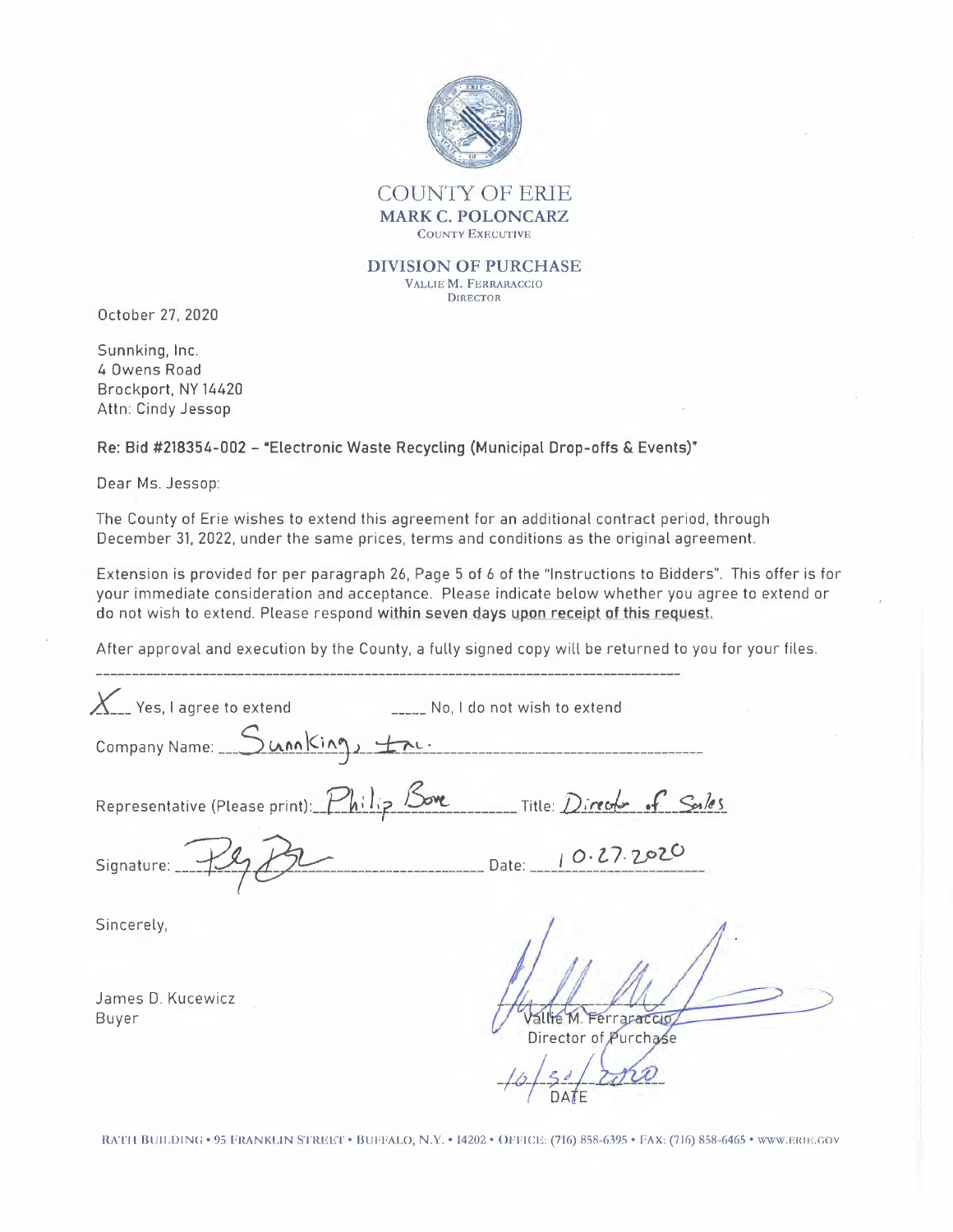EXHIBIT "F"



# **County of Erie MARK** C. POLONCARZ COUNTY EXECUTIVE

DIVISION OF PURCHASE

### **STANDARD AGREEMENT**

This AGREEMENT, made as of the 21<sup>st</sup> DAY OF DECEMBER, 2018

by and between SUNNKING, INC.

of 4 OWENS ROAD, BROCKPORT. NY 14420

herein after referred to as the Contractor, and the County of Erie, a municipal corporation of the State of New York, hereinafter referred to as the County:

WHEREAS, in accordance with public open competitive bidding, sealed proposals were received and publicly opened by the County of Erie, Division of Purchase

on DECEMBER 21, 2018 **at 11:00AM** 

for: ELECTRONIC WASTE RECYCLING {MUNICIPAL DROP-OFFS & EVENTS)

WHEREAS, the bid of the Contractor submitted in accordance therewith, comprising various costs and credits, was the lowest responsible bid submitted; and

WHEREAS, a contract is hereby awarded to the Contractor by the County, in accordance with the provisions therein contained; and

WHEREAS, the Notice to Bidders and Specifications make provisions for entering into a proper and suitable contract in connection therewith;

NOW, therefore, the Contractor does hereby for its heirs, executors, administrators and successors agree with the County of Erie that, the Contractor shall for the consideration mentioned, and in the manner set forth in Accepted Invitation to Bid No. 218354-002. Specifications and Provisions of Law annexed hereto and forming a part of this contract, furnish the equipment and materials and perform the work and services described in the Accepted Bid for the above sum.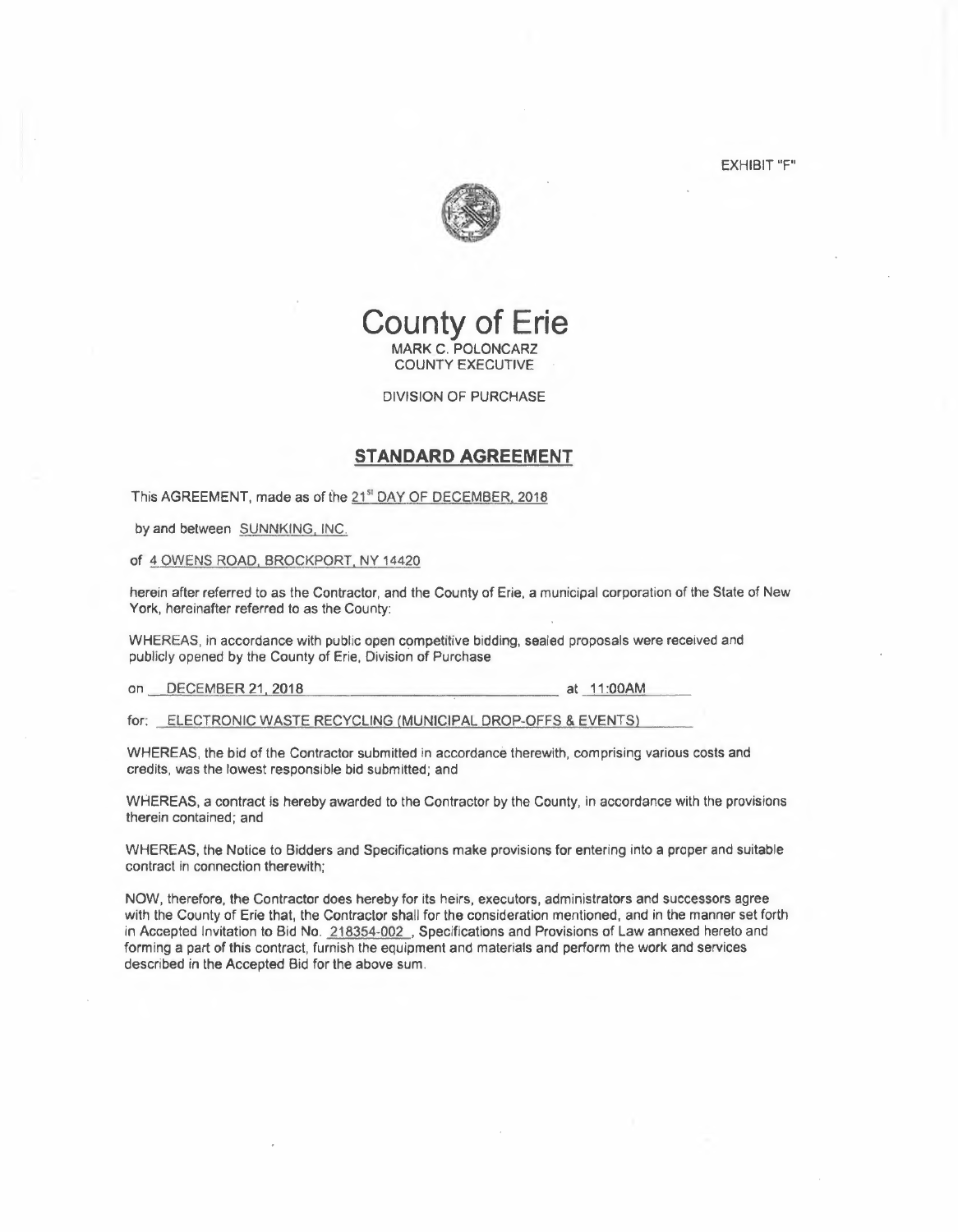Paid monthly upon presentation of invoices.

Upon delivery, completion and approval of the work, as per specifications.

Please refer to the Invitation to Bid (Page 1) and the Instructions to Bidders which are part of this agreement.

IN WITNESS THEREOF, the parties hereto have hereunto set their hands and seals the day and year first above written.

by lirector urci

Date

COUNTY OF ERIE CONTRACTOR: **SUNNKING,** INC.

by<br>By<br>Title Vice President<sup>h</sup><br>By<br>Title Vice President Title *Vice Yves* 10 Title  $\frac{V_{\text{rec}} \text{President}}{|/4/19}$ 

 $\frac{1}{2}$ 

APPROVED AS TO FORM

*Electronically Approved* 

Assistant County Attorney County of Erie, New York

Date \_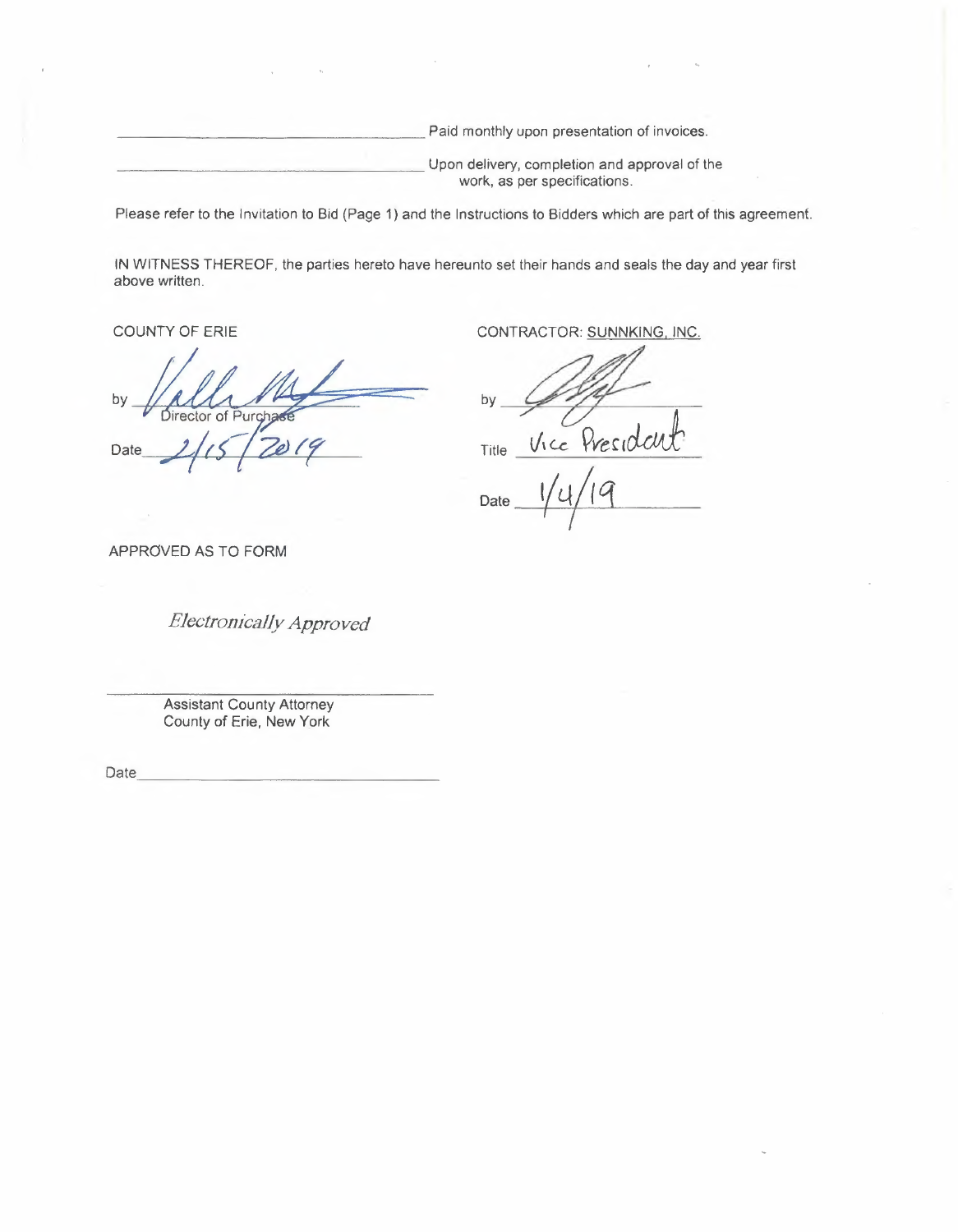

Bids, as stated below, will be received and publicly opened by the Division of Purchase in accordance with the attached specifications. FAX bids are unacceptable. Bids must be submitted in a sealed envelope to:

> County of Erie Division of Purchase Attention: James D. Kucewicz, Buyer (716) 858-6336 95 Franklin Street, Room 1254 Buffalo, New York 14202-3967

| NOTE: Lower left hand corner of envelope MUST indicate the following: |                          |                |
|-----------------------------------------------------------------------|--------------------------|----------------|
| <b>BID NUMBER:</b>                                                    | 218354-002               |                |
| OPENING DATE:                                                         | <b>DECEMBER 21, 2018</b> | TIME: 11:00 AM |

FOR: ELECTRONIC WASTE RECYCLING (MUNICIPAL DROP-OFFS & EVENTS)

### NAME OF BIDDER: Sunnking, Inc.

If you are submitting other Invitations to Bid, each bid must be enclosed in a separate envelope.

Following EXHIBITS are attached to and made a part of the bid specifications, and part of any agreement entered into pursuant to this Invitation to Bid:

| $\overline{\mathsf{X}}$ | <b>EXHIBIT "A"</b> | - Assignment of Public Contracts                            |  |
|-------------------------|--------------------|-------------------------------------------------------------|--|
| X                       | EXHIBIT "B"        | - Purchases by Other Local Governments or Special Districts |  |
| $\frac{\sqrt{M}}{N/A}$  | <b>EXHIBIT "C"</b> | - Construction/Reconstruction Contracts                     |  |
|                         | EXHIBIT "D"        | - Bid Bond (Formal Bid)                                     |  |
|                         | EXHIBIT "E"        | - Bid Bond (Informal Bid)                                   |  |
| $\overline{X}$          |                    | EXHIBIT "EP" - Equal Pay Certification                      |  |
| $\frac{X}{X}$           | <b>EXHIBIT "F"</b> | - Standard Agreement                                        |  |
|                         | <b>EXHIBIT "G"</b> | - Non-Collusive Bidding Certification                       |  |
|                         | EXHIBIT "H"        | - MBE/ WBE Commitment                                       |  |
|                         |                    | EXHIBIT "IC" - Insurance CLASSIFICATION "A"                 |  |
| $\Box$                  |                    | EXHIBIT "P" & EXHIBIT "PBI" - Performance Bond              |  |
| فتنكم                   |                    | EXHIBIT "Q" - Confined Space Program Certification          |  |
| X                       |                    | <b>EXHIBIT "PW" - NYS Prevailing Wage</b>                   |  |

(Rev. 1100)

ERIE COUNTY OFFICE BUILDING, 95 FRANKLIN STREET, BUFFALO, NEW YORK 14202 (716) 858-6395

EXHIBIT "G"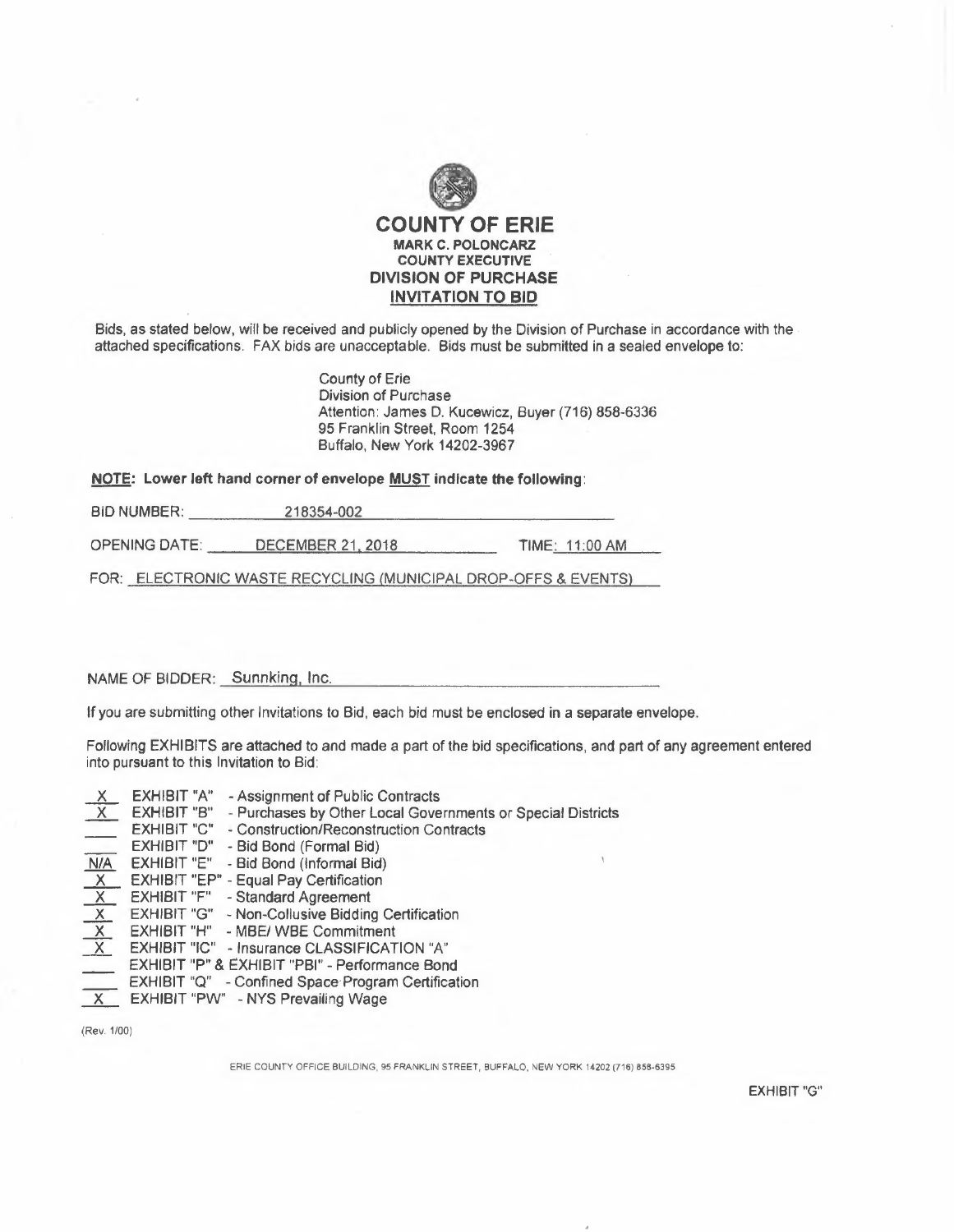# **County of Erie DIVISION OF PURCHASE NON-COLLUSIVE BIDDING CERTIFICATION**

By submission of this bid, each bidder and each person signing on behalf of any bidder certifies, and in the case of a joint bid each party thereto certifies as to its own organization, under penalty of perjury, that to the best of his knowledge and belief:

(1) the prices in this bid have been arrived at independently without collusion, consultation, communication, or agreement, for the purpose of restricting competition, as to any matter relating to such prices with any other bidder or any competitor;

(2) unless otherwise required by law, the prices which have been quoted in this bid have not been knowingly disclosed by the bidder and will not knowingly be disclosed by the bidder prior to opening, directly or indirectly, to any other bidder or to any competitor; and

(3) no attempt has been made or will be made by the bidder to induce any other person, partnership or corporation to submit or not to submit a bid for the purpose of restricting competition.

### (Penal Law, Section 210.45)

IT IS A CRIME, PUNISHABLE AS A CLASS A MISDEMEANOR UNDER THE LAWS OF THE STATE OF NEW YORK, FOR A PERSON, IN AND BY A WRITTEN INSTRUMENT, TO KNOWINGLY MAKE A FALSE STATEMENT, OR TO MAKE A FALSE STATEMENT, OR TO MAKE A STATEMENT WHICH SUCH PERSON DOES NOT BELIEVE TO BE TRUE

### **BID NOT ACCEPTABLE WITHOUT FOLLOWING CERTIFICATION:**

| BID NOT ACCEPTABLE WITHOUT FOLLOWING CERTIFICATION:               |  |
|-------------------------------------------------------------------|--|
| Affirmed under penalty of perjury this 18th day of December 20 18 |  |
| TERMS Net 30 DELIVERY DATE AT DESTINATION                         |  |
| FIRM NAME Sunnking, Inc.                                          |  |
| ADDRESS 4 Owens Rd.                                               |  |
| ZIP 14420<br>Brockport, NY                                        |  |
| AUTHORIZED SIGNATURE                                              |  |
| TYPED NAME OF AUTHORIZED SIGNATURE                                |  |
| <b>TITLE Vice President</b><br>TELEPHONE NO. (585)637-8365        |  |

(Rev.1 /2000) ERIE COUNTY OFFICE BUILDING, 95 FRANKLIN STREET, BUFFALO, NEW YORK 14202 (716) 858-6395

# **County of Erie**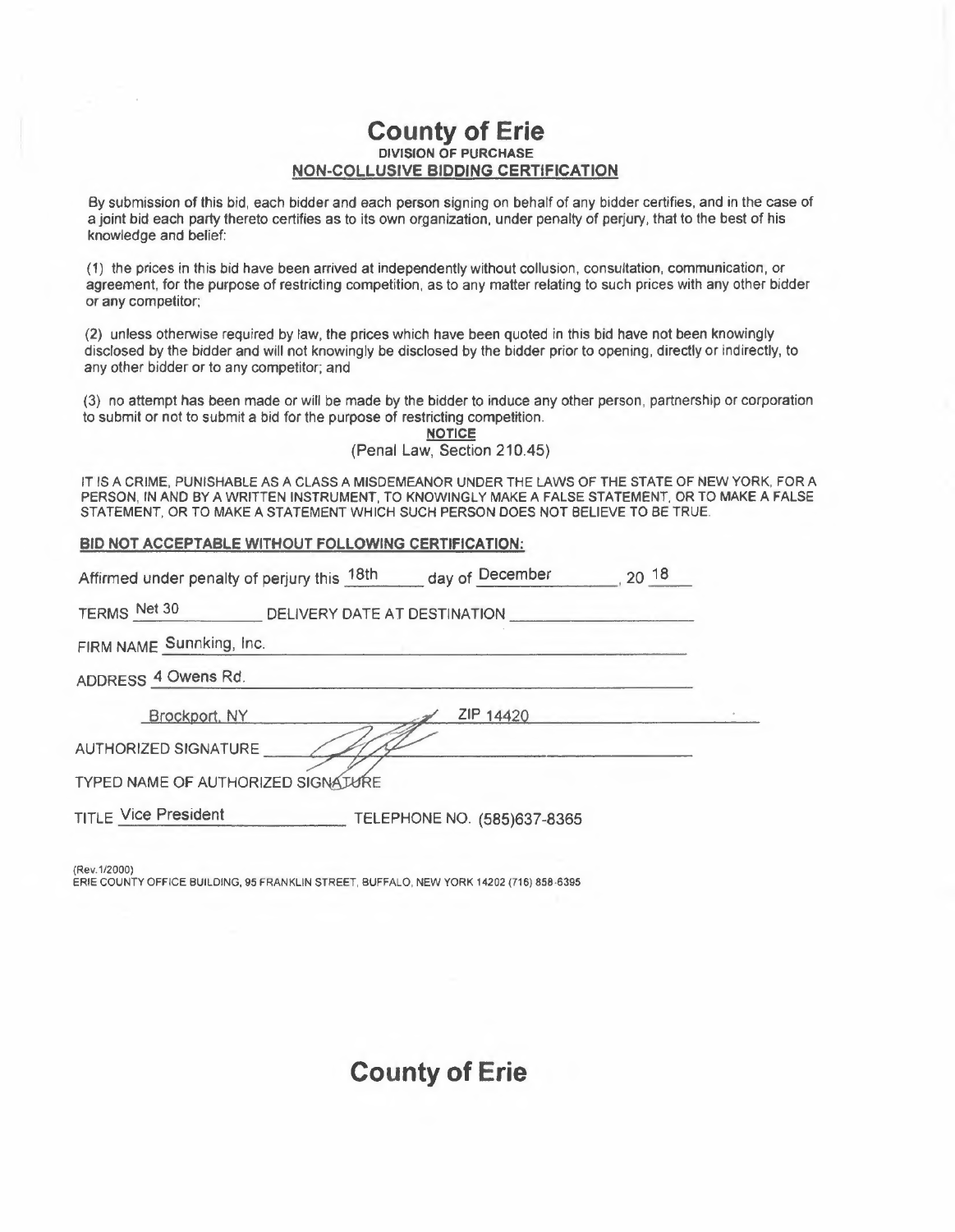## DIVISION OF PURCHASE

#### Bid Specifications BID NO. 218354-002

| <b>ITEM</b><br>NO. | QUAN<br>-TITY | U/M | CATALOG NO./DESCRIPTION                                       | <b>UNIT</b><br><b>PRICE</b> | <b>TOTAL</b><br>PRICE |
|--------------------|---------------|-----|---------------------------------------------------------------|-----------------------------|-----------------------|
|                    |               |     | Please provide pricing for the pick-up, manifesting,          |                             |                       |
|                    |               |     | and recycling of electronic waste for:                        |                             |                       |
|                    |               |     | Municipally run residential drop off site programs<br>a.      |                             |                       |
|                    |               |     | Single day collection events for residential waste<br>b.      |                             |                       |
|                    |               |     | County sponsored collection events for schools and<br>C.      |                             |                       |
|                    |               |     | small businesses.                                             |                             |                       |
|                    |               |     | as per the attached specifications.                           |                             |                       |
|                    |               |     | Term of contract is January 1, 2019 through December 31, 2020 |                             |                       |
|                    |               |     |                                                               |                             |                       |
|                    |               |     | For questions in regard to the bid specifications, please     |                             |                       |
|                    |               |     | Paul Kranz at (716) 858-7897.                                 |                             |                       |
|                    |               |     | PLEASE SUBMIT PRICING IN                                      |                             |                       |
|                    |               |     | "C. SECTION 3 - PROPOSAL FOR E-WASTE RECYCLING"               |                             |                       |
|                    |               |     |                                                               |                             |                       |

**NOTE:** Bid results cannot be given over the phone. All requests for bid results should be submitted in writing or faxed to: ERIE COUNTY DIVISION OF PURCHASE Freedom of Information Officer 95 Franklin Street, Rm. 1254 Buffalo, NY 14202 FAX#: **716/858-6395** 

NAME OF BIDDER

Sunnking, Inc.

(Rev. 9/95)

ERIE COUNTY OFFICE BUILDING, 95 FRANKLIN STREET, BUFFALO, NEW YORK 14202 (716) 858-6395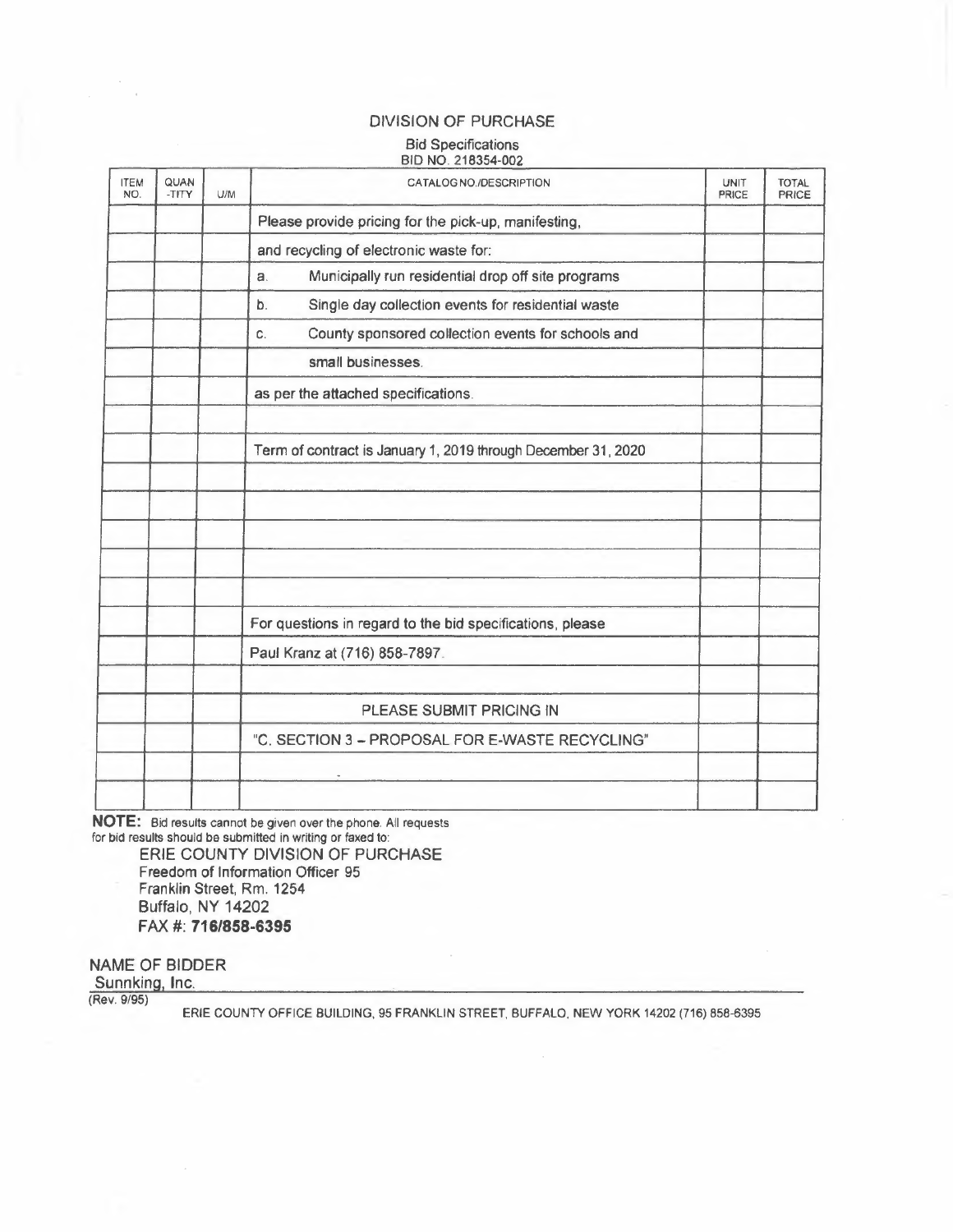#### INVITATION TO BID - ELECTRONIC WASTE RECYCLING

#### **LSSUING PARTY**

**ERIE COUNTY, NEW YORK** 

TECHNICAr.CONTACT:

PAUL B. KRANZ, P.E. ASSOCIATE ENGINEER ERIE COUNTY DEPARTMENT OF ENVIRONMENT AND PLANNING DIVISION OF ENVIRONMENTAL COMPLIANCE 95 FRANKUN STREET, ROOM 1074 BUFFALO, NEW YORK 14202 PHONE (716) 858-7897. FAX (716) 858-7713 **KßANZP@f:ßJE,ÇQY** 

#### **A. SECTION** I - **GENERAL**

#### **A I, INTRODUCTION**

It is the intent of Erie County (County) to enter into a contractual agreement with a qualified vendor (Vendor) who will provide services for the pick-up, manifesting, transporting and recycling of electronic waste (e-waste). This service will be provided in accordance with the terms and conditions (listed below) and in compliance with all laws, rules and regulations pertaining to handling, transport, and recycling of electronic waste. The services may be required for recycling of e-wastes generated by:

- a) Municipally run residential drop off site programs;
- b) Single day collections events for residential Electronic Waste
- c) County sponsored collection events for schools and small businesses
- a. Municipalities in Erie County generate e-waste as part of residential drop off programs. Typically municipalities designate a drop off point at a town facility for residents to dispose of e-waste. The vendor will be responsible for providing necessary material and services for proper packaging, pick up and recycling of residential e-waste.

In 2017, ten municipalities in Erie County operated an e-waste drop off site for residents to properly dispose of unwanted electronics with t total of 382 tons of CRT and non CRT materials collected.

The peak 2017 municipal collection site is located in the Town of Amherst. Collection amounts were approximately:

44,941 pounds of CRT e-waste 45,000 pounds of mixed non-CRT e-waste 5485 pounds non CRT TVs Miscellaneous Freon containing devices, batteries and lamps

In addition, one single day e-waste collection events was held that year.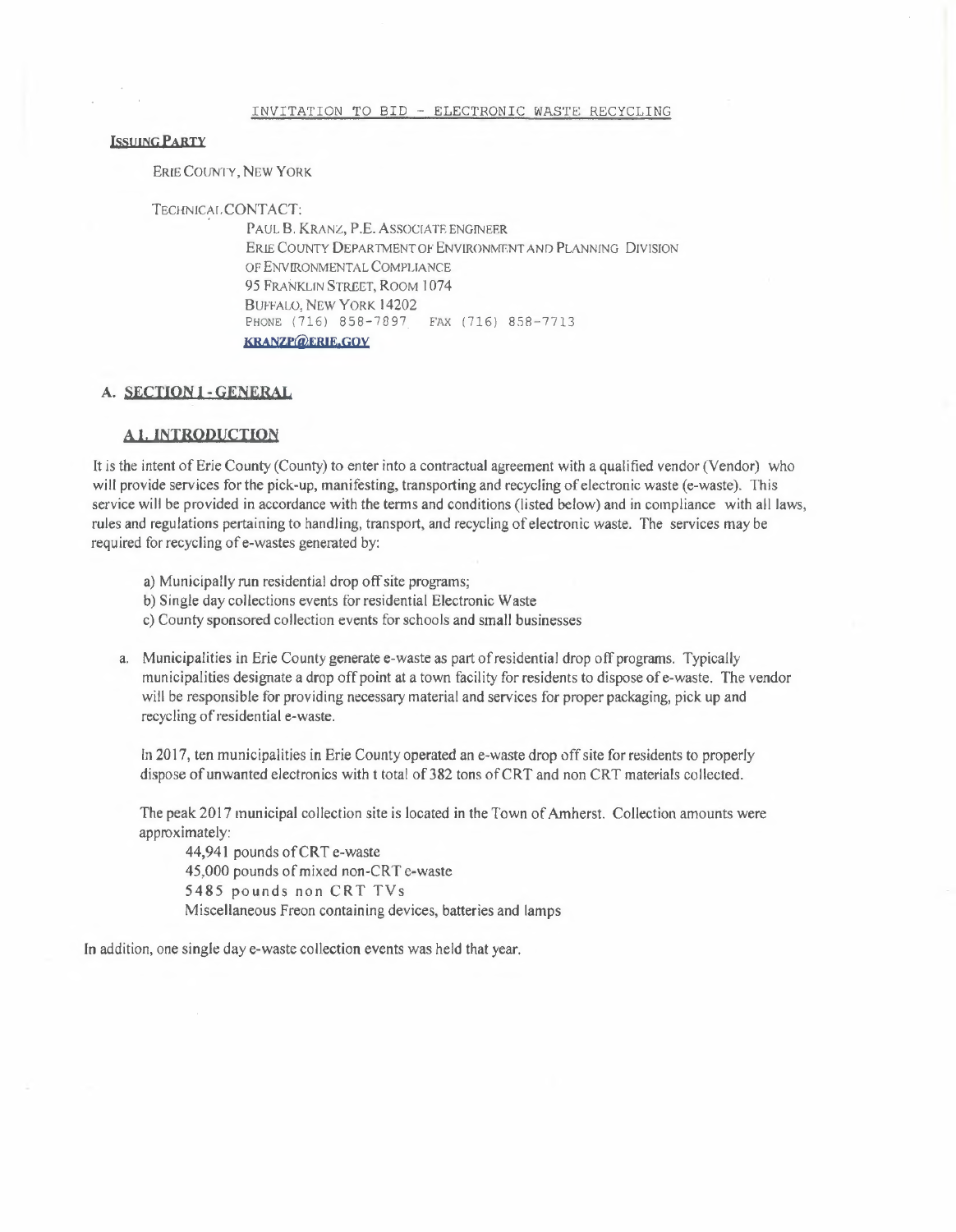b. The County supports e-waste collections to provide residents the opportunity to properly dispose and recycle unwanted electronic devices. The collections are typically held on Saturdays from 9 a.m. to l p.rn. The number of events held each year is dependent upon budget allocations and is not set.

c. The County provides low cost disposal opportunities to small businesses, school districts and municipalities under its Conditionally Exempt Small Quantity Generator (CESQG) Program. A central location is designated for CESQG participants to bring their waste materials for proper disposal. The events, held on Fridays, would include e-waste as an option to be collected and recycled by the vendor under this bid.

The response for this bid must include costs for:

I. -a.municipally run residential e-waste at drop off sites

2. - b & c. Collection events

Any exceptions must be noted in the bid submittal.

The County reserves the right to reject any and/or all of the proposals or prices provided without cause. The determination that any aspect of the submitted proposal does not satisfactorily meet criteria will be at the sole discretion of Erie County.

#### **A 2, QUALIFICATIONS Of PßQSPECTIYE BIDDERS**

The vendor must have the facilities, equipment, financial resources and organization to perform the type, magnitude, and quality of work specified herein. The vendor must submit, as part of the response to this bid request, a copy of all permits and licenses required to complete the work described.

All respondents are required to submit a detailed listing of any and all facilities where the storage, disassembly, processing and recycling of the electronic devices takes place, including an address and capacity for processing. Additionally, the respondent should described the recycling process utilized to: identify suitable items for reuse, reclaim the components of the electronic devices, ensure security of user data, and provide a listing of a) current end users/markets for these devices and/or their raw components, and b) their domestic and/or international locations.

If at any time during the term of contract the vendor's permits, licenses and letters of approvals issued by government agencies to perform the necessary services as described herein expire (and are not renewed), are canceled, or suspended, the vendor is responsible for immediately notifying the Erie County Department of Environment and Planning (716-858-7897) and the Erie County Division of Purchase (716- 858-6395).

The vendor shall provide a listing of at least three e-waste collection and recycling projects and programs of similar size and scope completed in the last three years. The list must contain the names and numbers of contact individuals responsible for the events listed as references.

The response to this bid request must include a list of:

- stomge/treatment/transfer/recycling/transportation and disposal facilities which may be utilized throughout the course of this contract
- subcontractors who will be, or may be, utilized in the performance of services contact information for each facility and subcontractor and copies of perm its and/or licenses as applicable.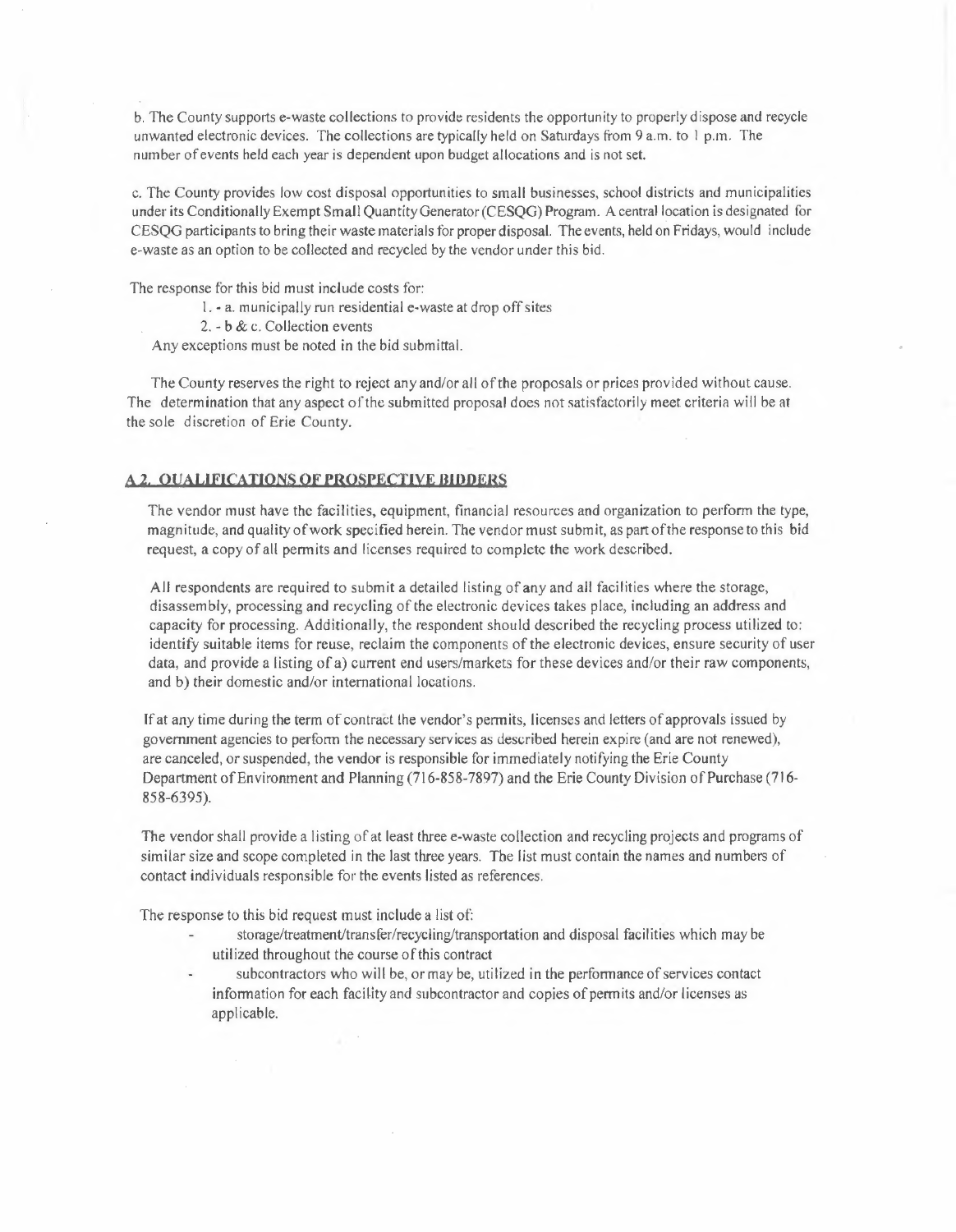A description of the services to be provided by the contractor, including a **detailed** plan for the processing/disposition of all material collected, including:

-The recycling/reuse methods to be employed for all materials (i.e.: demanufacturing, resale of whole units, material recovery and processing, etc.).

-The expected reuse, recycling and recovery goals (percentages) for various electronic components.

-Whether materials will be exported outside the United States, and, if so, where.

Vendor must submit proof of a contractual arrangement between themselves and a manufacturer organization or a collective that ensures continued service throughout the term of the contract with no interruptions. A list of all acceptable and unacceptable electronic equipment.

A **detailed** description of the process used for data security (data destruction), for systems that are dismantled or resold for reuse/recycling.

A compliance history, including a list of all criminal or civil convictions or judgments, or enforcement actions and how they were, or are being addressed for calendar years 2016; 2017 and 2018 to date. A company history, including years in business, description of processing facility, website address, number of total company employees, and the names and qualifications of key personnel who will be working on the project.

### **B.** SECTION 2 -TECHNICAL REQUIREMENTS

### **B.I. GENERAL REQUIREMENTS**

This is a full service contract. For the purposes of this contract, full service shall mean that the vendor's bid price includes, but is not necessarily limited to: all labor, all parts, material and equipment cost; all administrative, reporting or other requirements, all overhead costs and profit. lt shall also include all travel costs, parking fees, and any other ancillary fees and costs including permits, licenses, insurance, etc.

The vendor must meet all requirements of the New York State Electronic Equipment Recycling and Reuse Act (Article 27, Title 26 of the ECJ .) and provide New York State Department of Environmental Conservation (NYSDEC) C7 Compliance Notification with the bid submittal.

The vendor shall provide a primary contact representative responsible for expediting the services provided by the contract and to serve as a liaison to the County. For collection events ( $\delta \& c$ ), the vendor shall provide an on-site supervisor experienced and trained in the site management of e-waste collection events, who shall direct the onsite operations of the vendor.

Copies of the Certificate of Recycling, Certificate of Destruction, Manifests and/or Chain of Custody for all materials handled under this contract must be submitted with the invoice. The vendor is to strive to achieve a zero landfill objective and provide a copy of the company policy concerning the export of unprocessed CR T's and electronics outside of North America. The vendor shall provide a listing of the recycling/disposal method to be employed for all items quoted.

Pick-up of e-waste will be made in a safe and acceptable manner. Vendor must provide all personnel protective equipment (PPE) including, but not limited to, safety glasses, tyvek suits and gloves.

Details of service not explicitly stated in these specifications, but necessarily attendant thereto, are deemed to be understood by the vendor and included herein.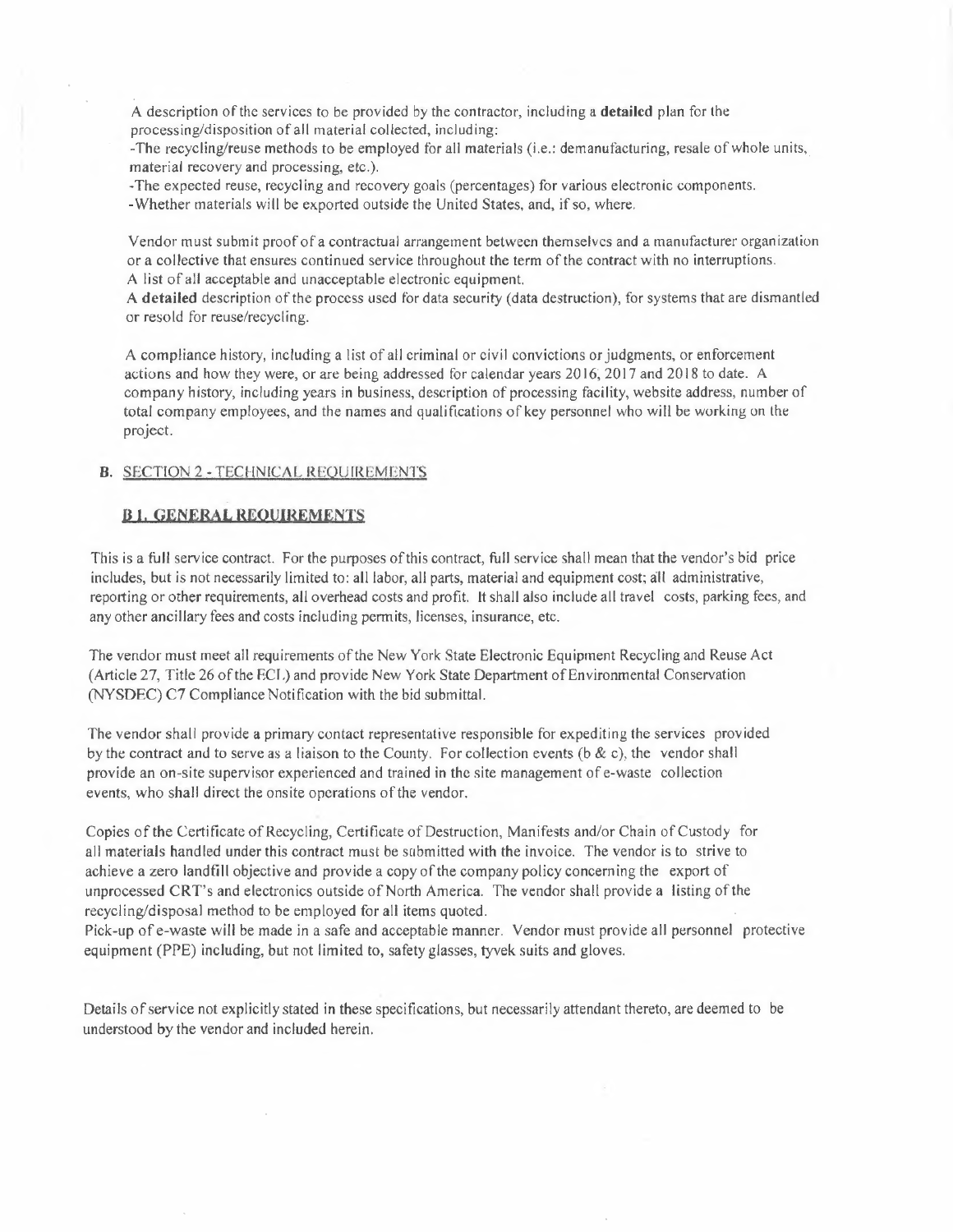### B 2. Scope of Work

The Vendor is to provide the following:

### 82.a Pickup and Recycling of Residential e-waste generated from Municipal drop off sites

The vendor must provide participating municipalities with proper shipping containers. Acceptable containers include, but are not Jim ited to, gaylord boxes, roll-off containers, cardboard drums or trailers. All e-waste collected becomes the property of the vendor.

The site for the collection of e-waste from residents will be selected by the municipality and as agreed to by the vendor. The vendor is to provide pickup of recycled material upon one week notice by the municipality. Pickup is to be during regularly scheduled business hours. Loading of surrendered residential e-waste for shipment shall be completed by vendor personnel.

#### B2.b&c Collection and Recycling of e-waste including Residential and Commercial collection events

- The vendor must collect and provide processing of e-waste generated at residential and commercial e- $\bullet$ waste drop off sites and collection events. Erie County requires the vendor to manage and support single day electronic waste collections events to provide residents, municipalities, school districts and small businesses the opportunity to properly dispose of unwanted electronic devices.
- The vendor is *to* provide all site staff, equipment and supplies needed for Electronic Waste Collection events. The vendor is to be notified of a planned e-waste event at least one month in advance. Location of the event will be made known to the vendor at time of event notification.
- At least six tables  $(8' \times 3')$ , sufficient pallets, or equivalent, for the placement of surrendered e-waste  $\bullet$ from residents along with any tents, ground covering plastic, shrink wrap, tape, etc. necessary for the set up of receiving, bulking and packaging areas.
- Vehicles necessary for the safe and efficient transport of e-waste collected.
- The vendor will arrive on-site at least one hour prior to the start of the collection on the day of the event and is to remain on site until all materials have been package and loaded for shipment and the site has been cleaned to the satisfaction of the County representative responsible for the event.
- The vendor will have employees on site to unload e-waste materials from vehicles in addition to staffing required *to* take e-waste from loading tables to stack, place in contractor's containers and load e-waste into contractor's trucks.
- The vendor will be ready to accept items by 9:00 am and not leave until all electronic items and Contractors equipment have been removed. The contractor must give the County one-week notice if they need to position trucks at the site on the Friday before event and/or have the trucks removed on the Monday following the event.
- The vendor is to provide all labor and vehicles necessary to transport the e-waste to the designated processing facility.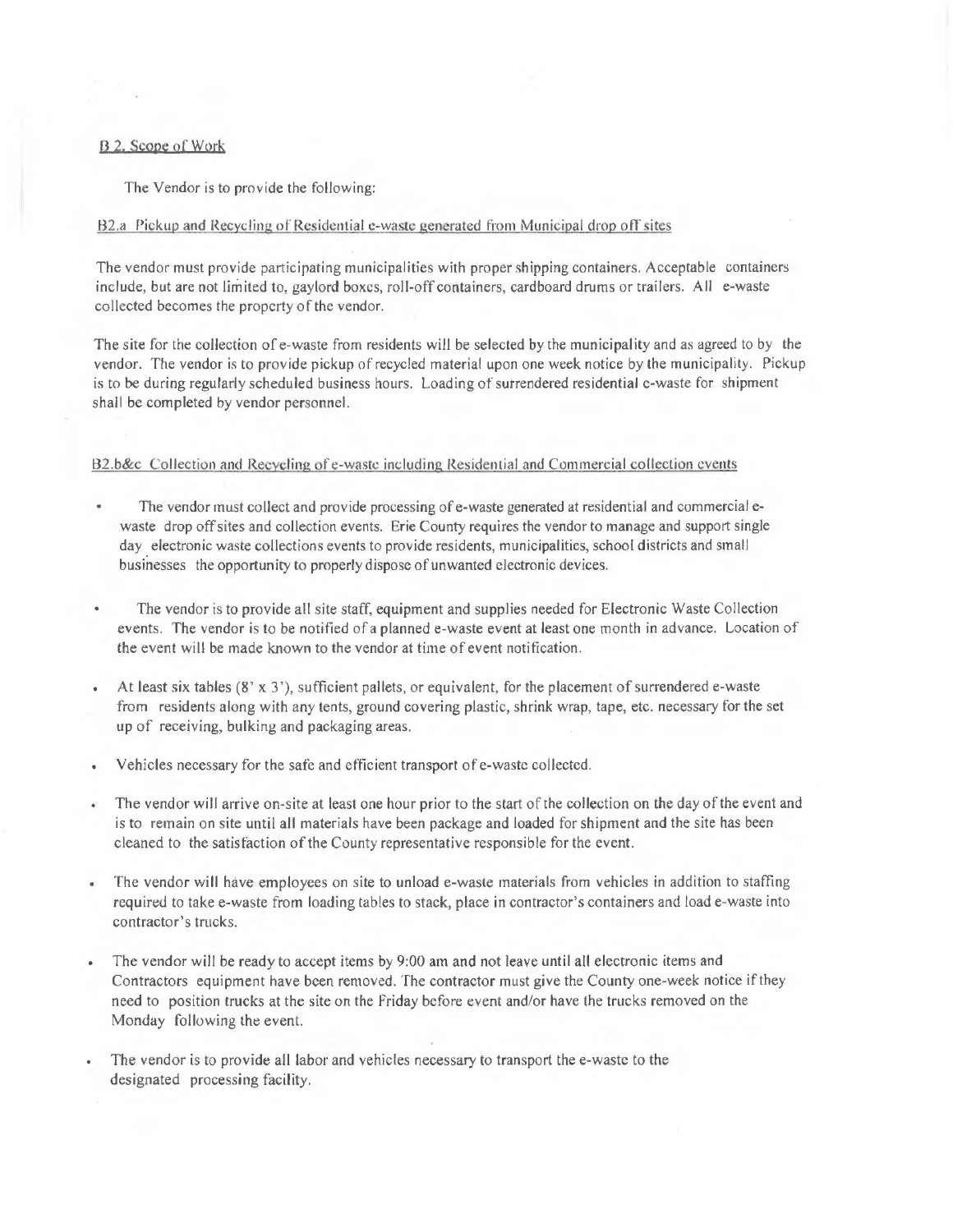#### Documentation:

Complete and accurate records showing the total weight and an itemized listing of materials collected for processing from the collections within 30 days after residential drop off site pickup and collection event. Vendor will provide certificates of recycling for all loads collected. Certificates of recycling shall include the name of the vendor, date when load was processed, an itemized listing of materials processed, and the signature of an authorized representative of the vendor. The vendor will provide a "Certificate of Destruction" for hard drives collected.

### Transportation:

Vendor will comply with regulations of the United **States** Department of Transportation as specified in CFR Title 49 and regulations for transporting waste as promulgated by the EPA, DEC, and any other State, municipal and/or Federal Agency having or obtaining jurisdiction of the waste. Transport vehicles used in the transportation of e-waste will be adequate and suitable for handling and transporting standard packaging & pallets as required by NYSDOT.

#### Certification:

Vendor will provide to customer certification verifying that all e-waste has been recycled in accordance with all rules, regulations, permits and licenses as further specified herein. Certification will be in writing and will include but not be limited to the following information:

- Originating customer name and address
- Date and location of processing
- Description of process (i.e. component separation, reclamation, etc.)
- Reference number from manifest accompanying original waste

### Inspection:

Erie County reserves the right to inspect vendor's facilities to review facility records and documents pertinent to the vendor's operations.

This documentation will include, but will not be limited to permits/approvals, manifests, schedules of pickups, storage logs, lab tests, analysis reports, and certificates of recycle/disposal.

Erie County reserves its inspection rights prior to the contract award and lasting for the full term of the awarded contract.

### Statement (billing):

The contractor shall submit to Erie County no more than one statement for services rendered under the contract per drop off site pickup or collection event. The statement shall detail all services as specified in Section 3 and must indicate all unit costs/reimbursement and number of units collected. The statement must be submitted no later than 30 days subsequent to the pickup date. A sample statement is required to be submitted with bid proposals.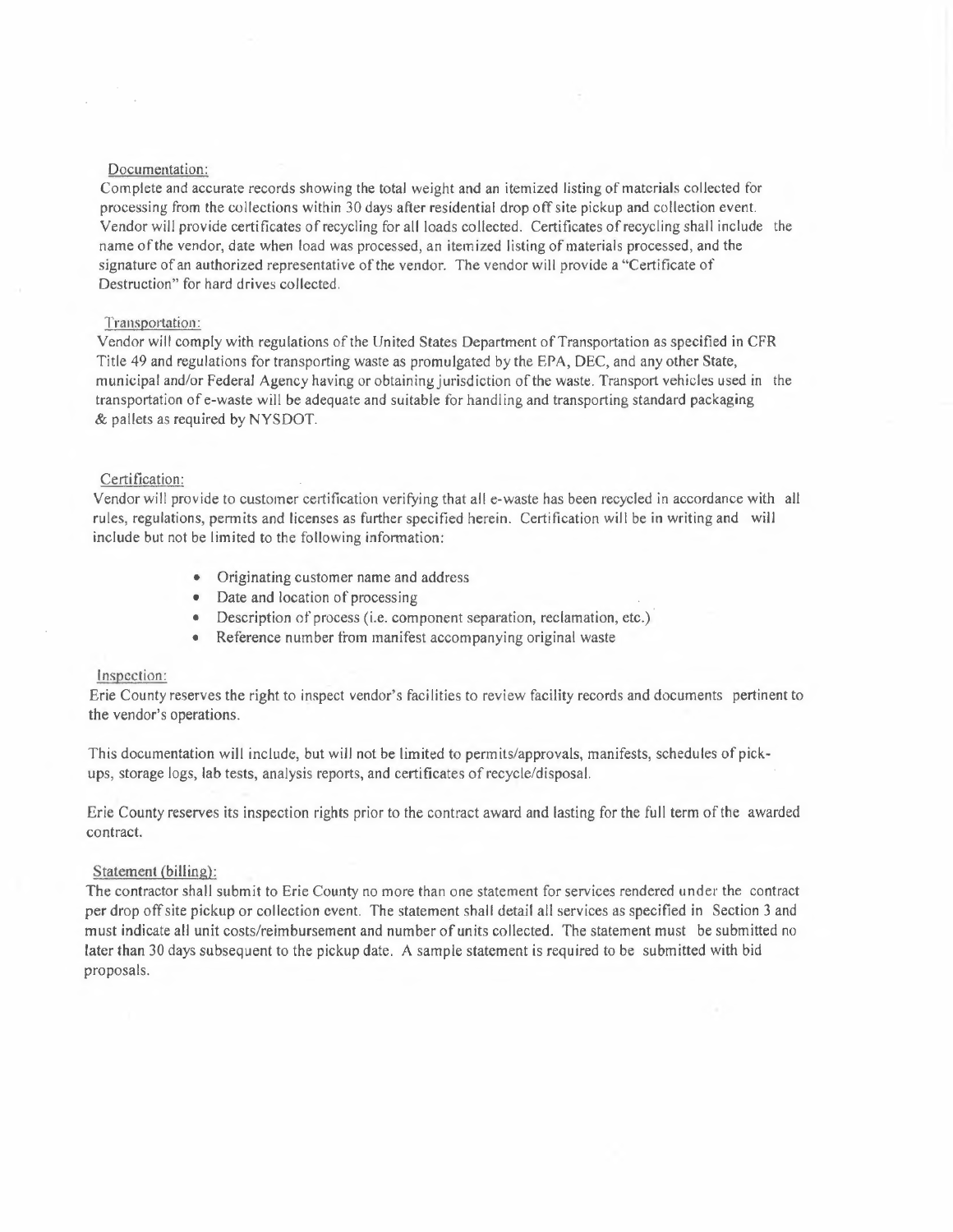### ,A.SECTION 3 - PROPOSAL FOR E-WASTE RECYCLING

Any and all costs/reimbursements for collection, transportation, processing, and record keeping services will be accounted on a per pound basis. The bidder will submit an "Event Mobilization Fee" if applicable for events (b&c) which will act as a minimum charge to which the per pound costs, or credits, are to be applied. Event Mobilization Fee must include all cost for personnel, materials, equipment, supplies, fees and other expenses required to perform the services specified above. No additional charges, other than per pound costs of collected materials, will be approved for payment. For each type of waste listed below, please complete all boxes in the table. Provide a cost per pound ( or credit per pound, if applicable) for disposal/recycling. If no charge will be required for any of the wastes listed, *NIC* should be entered into the appropriate box. Payment for items not specifically listed or included in the bid under Special Terms and Conditions will not be accepted.

|                                              | A.1.a                 | A.1.a                   | A.1.b&c               | A.1.b&c                 |
|----------------------------------------------|-----------------------|-------------------------|-----------------------|-------------------------|
| <b>Waste Type</b>                            | <b>Cost Per Pound</b> | <b>Credit Per Pound</b> | <b>Cost Per Pound</b> | <b>Credit Per Pound</b> |
| CRT e-waste                                  | \$.10/lb.             | \$0.00/lb.              | SO.10/lb.             | \$0.00/lb.              |
| Mixed non-CRT e-waste                        | \$0.00/lb.            | \$0.00/lb.              | \$0.00/lb.            | \$0.00/lb.              |
| Bare/Broken CRT e-waste                      | \$0.50/lb.            | \$0.00/lb.              | \$0.50/lb.            | \$0.00/lb.              |
| TV/Monitor - Other (LCD,<br>Plasma, LED)     | \$0.05/lb.            | \$0.00/lb.              | \$0.05/lb.            | \$0.00/lb.              |
| <b>ALTERNATIVE BID ITEMS:</b>                |                       |                         |                       |                         |
| <b>Event Mobilization Fee</b>                | N/A                   | N/A                     | \$300.00              | N/A                     |
| Batteries – Alkaline/Alkaline<br>Cadmium     | \$1.50/lb.            | \$0.00/lb.              | \$1.50/lb.            | \$0.00/lb.              |
| Batteries – Lithium/Button)                  | \$7.50/lb.            | \$0.00/lb.              | \$7.50/lb.            | SO.00/lb.               |
| Freon removal charges*                       | \$0.40/lb.            | \$0.00/lb.              | \$0.40/lb.            | \$0.00/ib.              |
| *optional bid – does not affect<br>bid award |                       |                         |                       |                         |

Special Terms or

Conditions

Pricing is assuming materials collected arc "eligible weight" as determined by the NYS Program\* below,

*\*The fj\_'fS EJ.IJ!d.t1r,\_111r; E,¡111¡.\IJJP!J.I .13..e.!;J''-Û!J!l.!l!.lf.L.Fff!Jt~i!\_\_/lFL requires manufacturers to provide free and convenient recycling of electronic waste*  to most consumers in the state. Consumers eligible for free and convenient recycling include individuals, for-profit businesses, corporations with less than 50 full time employees, not-for-profit corporations with less than 75 full time employees, not-for-profit corporations designated under section 501(c)(3) of the internal revenue code, schools, or governmental entities located in NYS. For-profit businesses with 50 or more full time *employees and not-for-profit corporations with 75 or more full lime employees may ba charged.* 

For purposes of Award, the low bidder will be determined by the total cost of the following three items:

| 1. 44,941 lbs. x cost/credit of CRT e-waste under A.1.a.          | \$4,494.10     |  |
|-------------------------------------------------------------------|----------------|--|
| 2. 45,000 lbs. x cost/credit of Mixed non-CRT e-waste under A.1.a | $0.00^{\circ}$ |  |
| 3. 5,485 lbs. x cost/credit non CRT TVs under A.1.a.              | 274.25         |  |

**TOTAL COST** \$ 4 768.35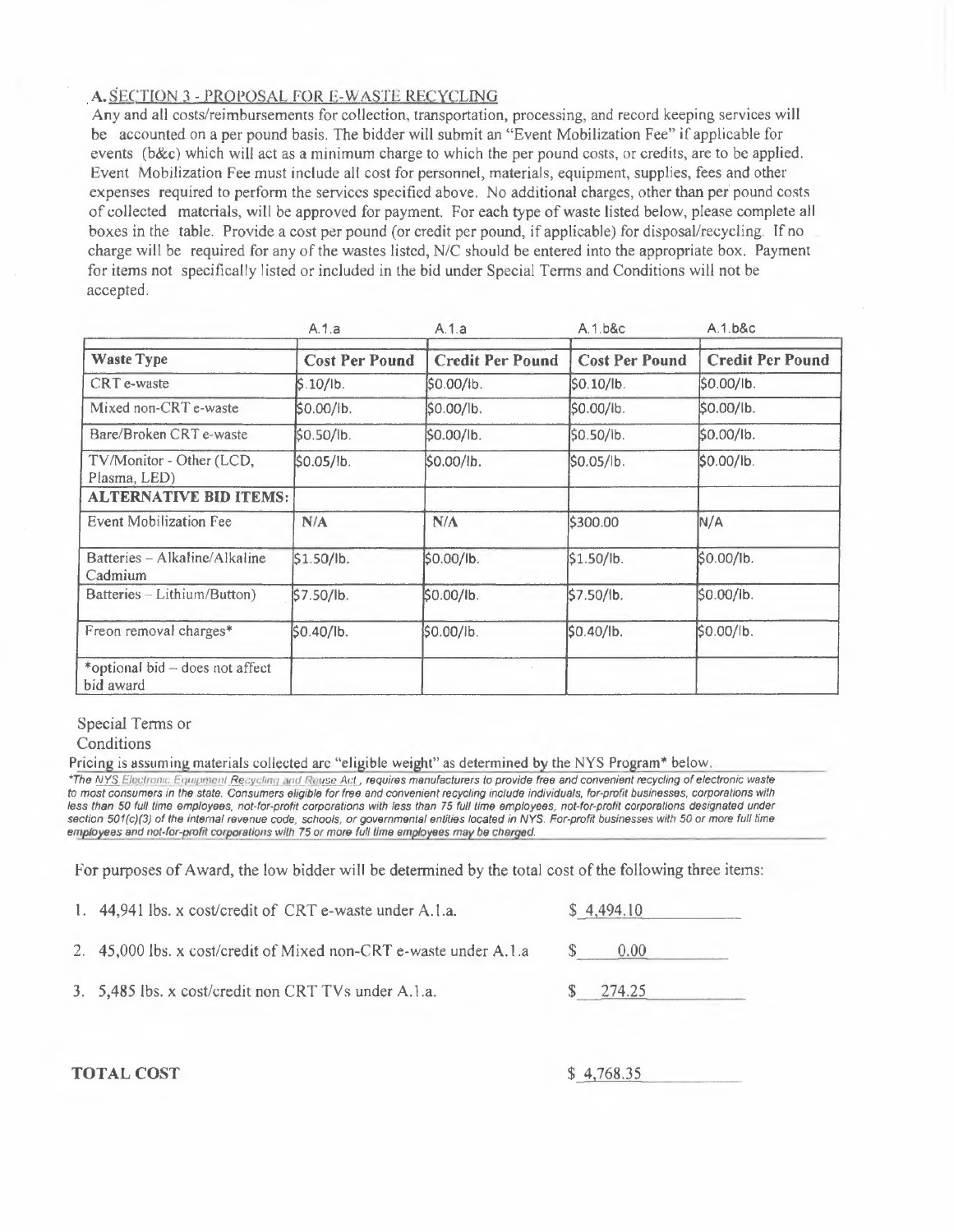## **County of Erie**  DIVISION OF PURCHASE **INSTRUCTIONS TO BIDDERS (FORMAL)**

1. BID SHALL BE SUBMITTED ON THESE COUNTY OF ERIE BID FORMS or bid will not be considered. Bid must be typed or printed in ink. Original autograph signatures in ink are required. Facsimile or rubber stamp signatures will not be accepted. ALL PAGES OF THIS BID DOCUMENT MUST BE RETURNED INTACT.

2. LATE PROPOSALS. Any bids received in the Erie County Division of Purchase after the date and time prescribed will not be considered for contract award.

3. EMERGENCY CLOSINGS. In the event the closing of certain County facilities and/or operations and/or services due to any flood, fire, fire drill, power failure, uncontrolled weather conditions or other cause beyond the Division of Purchase control, only bids received in the Division of Purchase prior to the dale and time or postmarked as of the date prescribed will be considered for contract award.

4. ANY CHANGE IN WORDING OR INTERLINEATION BY A BIDDER OF THE INQUIRY AS PUBLISHED BY THE COUNTY OF ERIE shall be reason to reject the proposal of such bidder, or in the event that such change in the Invitation to Bid is not discovered prior to entering into a contract, to void any contract entered into pursuant to such bid.

S. THE COUNTY RESERVES THE RIGHT TO REJECT any and all bids, to accept either in whole or in part any one bid or combination of bids, as may be provided in the bid specifications, or to waive any informalities in bids. The County does not obligate itself to accept the lowest or any other proposal.

6. AWARD TO THE LOWEST RESPONSIBLE BIDDER. For the purpose of determining which bidder is the lowest qualified responsible bidder, it shall be the lowest three bidders' responsibility, within FIVE DAYS of being so notified by the Division of Purchase, to present information and documentation to the Division of Purchase, to satisfy the County that the bidder possesses sufficient capital resources, skill, judgment and experience to perform the work or deliver the material, as per bid specifications.

7. CONTRACT(\$) OR PURCHASE ORDER(S) WILL BE AWARDED after due consideration of the suitability *of* goods and/or services bid to satisfy these specifications, the total cost of such goods and/or services including all cost elements, and the timeliness of the agreed upon delivery date.

8. This EXECUTORY CLAUSE shall be a part of any agreement entered into pursuant to this bid:

IT IS UNDERSTOOD BY THE PARTIES THAT THIS AGREEMENT SHALL BE EXECUTORY ONLY TO THE EXTENT OF THE MONIES AVAILABLE TO THE COUNTY OF ERIE AND APPROPRIATED THEREFOR, AND NO LIABILITY ON ACCOUNT THEREOF SHALL BE INCURRED BY THE COUNTY BEYOND THE MONIES AVAILABLE AND APPROPRIATED FOR THE PURPOSE THEREOF.

9. FAILURE TO MEET DELIVERY SCHEDULE as per accepted bid may result in legal action by the County of Erie to recover damages.

10. PRICES SHALL BE QUOTED F.O.B. DESTINATION AND DELIVERED INSIDE. "Tailgate delivery'' will not be accepted unless specified by the County.

11. COLLECT TRANSPORTATION CHARGES WILL NOT BE PAID BY THE COUNTY. All freight, cartage, rigging, postage or other transportation charges shall be prepaid and included in the bid. There will be no additional charges for delivery.

12. NO TAXES ARE TO BE BILLED TO THE COUNTY. Bids shall not include any Federal, State, or local excise, sales, transportation, or other tax, unless Federal or State law specifically levies such tax on purchases made by a political subdivision. The County of Erie Purchase Order is an exemption certificate. Any applicable taxes from which the County is not exempt shall be listed separately as cost elements, and added into the total net bid.

13. THE SUCCESSFUL BIDDER shall comply with all laws, rules, regulations and ordinances of the Federal Government, the State of New York and any other political subdivision of regulatory body which may apply to its performance under this contract.

ERIE COUNTY OFFICE BUILDING, 95 FRANKLIN STREET, BUFFALO, NEW YORK 14202 (716) 856-6395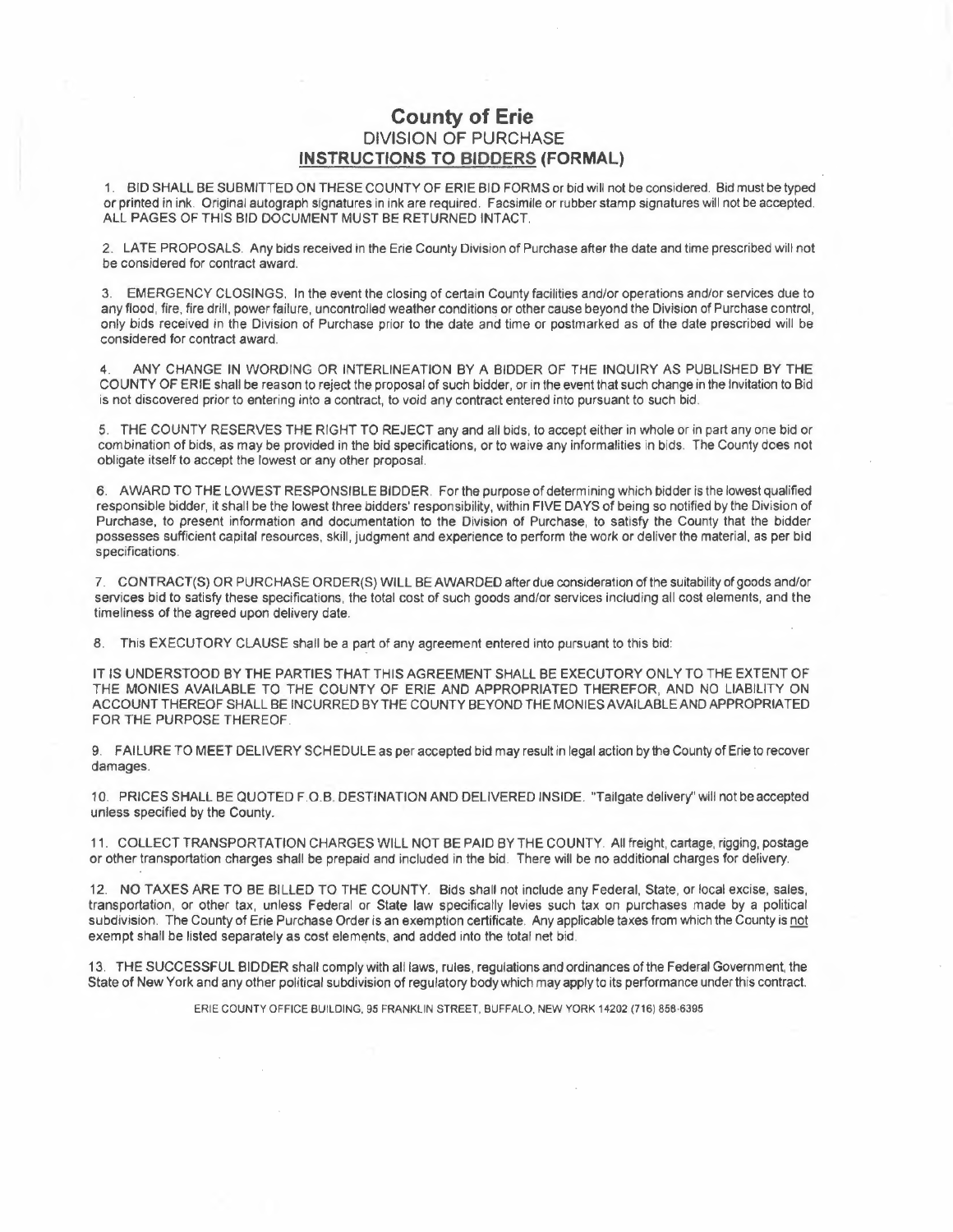# **County of Erie**  DIVISION OF PURCHASE

14. GRATUITIES, ILLEGAL OR IMPROPER SCHEMES. Thé County may terminate this agreement if it is determined that gratuities in the form of entertainment, gifts or otherwise were offered or given by a vendor, his agent or representative to any County official or employee with a view towards securing favorable treatment with respect to the awarding of this bid or the performance of this agreement. The County may also terminate this agreement if it is determined that the successful bidder engaged in any other illegal or improper scheme promotive of favoritism or unfairness incidental to the bidding process or the performance of this agreement. In the event that it is determined that said improper or illegal acts occurred, the County shall be entitled to terminate this agreement and/or exercise any other remedy available to it under existing law.

15. INSURANCE shall be procured by the Successful Bidder before commencing work, no later than 14 days after notice of award and maintained without interruption for the duration of the Contract, in the kinds and amounts specified in Exhibit IC, unless otherwise stipulated in these Bid Specifications. IF THE INSURANCE IS NOT PROVIDED IN ACCEPTABLE FORM WITHIN THIS PERIOD OF TIME, THEN THE DIRECTOR OF PURCHASE MAY DECLARE THE VENDOR NONRESPONSIVE AND AWARD THE CONTRACT TO THE NEXT LOW RESPONSIBLE BIDDER.

CERTIFICATES OF INSURANCE shall be furnished by the successful bidder on Erie County Standard Insurance Certificate, Exhibit IC.

16. ANY CASH DISCOUNT which is part of bid will be considered as a reduction in the bid prices in determining the award of the bid. Date of invoice must not precede date of delivery. The County policy is to pay all claims in a timely manner within the specified time. However, if for some reason payment is delayed, the County will take the discount when payment is made. The County will not pay any interest charges, nor refund discount amounts taken after the discount period. If this is unsatisfactory, please quote net.

17. CHANGES IN THE WORK. The County may, as the need arises, through the Director of Purchase, order changes in the work through additions, deletions, or modifications without invalidating the contract. Compensation, as it may be affected by any change, shall be adjusted by agreement between the contractor and County through the Director of Purchase.

18. BID OFFERING MATERIAL OTHER THAN THAT OF SPECIFIED MANUFACTURER OR TRADE NAME will be considered unless stated otherwise. The use of the name of a particular manufacturer, trade name, or brand in describing an item does not restrict a bidder to that manufacturer or specific article. However, the substituted article on which a proposal is submitted must be of such character or quality that it would serve the purpose for which it is to be used equally well as the manufacturer or brand specified. Proposals will be accepted in accordance with specifications on file or approved equal.

19. IF MATERIAL OR SERVICES OTHER THAN THOSE SPECIFIED IN THIS BID DOCUMENT ARE OFFERED, the bidder must so state and furnish at the time of bid opening, if so requested, and as part of his bid the following information in duplicate:

(a) Complete description of the item offered, and detailed explanation of the differences between the item specified and the item offered. If, in the opinion of the Division of Purchase, sufficient detail is not presented as a part of the sealed bid to permit definitive evaluation of any substitute item, the bid will not be considered.

(b) Descriptive literature of item offered, for evaluation.

(e) List of installations in Erie County of the item offered.

(d) List of other installations.

20. ANY ADDITIONAL INFORMATION for which bidder desires to add to the bid shall be written on a separate sheet of paper, attached to and submitted with the formal sealed bid, to be read at the formal opening.

21. WORKMANSHIP MUST MEET WITH THE APPROVAL OF THE DEPARTMENT HEAD(S) INVOLVED, AND SHALL BE FIRST CLASS in every respect without exception and shall be equal to the best modem practices. Materials furnished are to be new and unused. All materials furnished or work performed are to be guaranteed free from defects. Anything found defective or not meeting specifications, no matter in what stage of completion, may be rejected and shall be made good by the contractor at his own expense.

22. CONTRACTOR SHALL CLEAN UP and remove all debris and rubbish resulting from the work and leave the premises broom clean to the approval of the department head.

ERIE COUNTY OFFICE BUILDING, 95 FRANKLIN STREET, BUFFALO, NEW YORK 14202 (716) 858-6395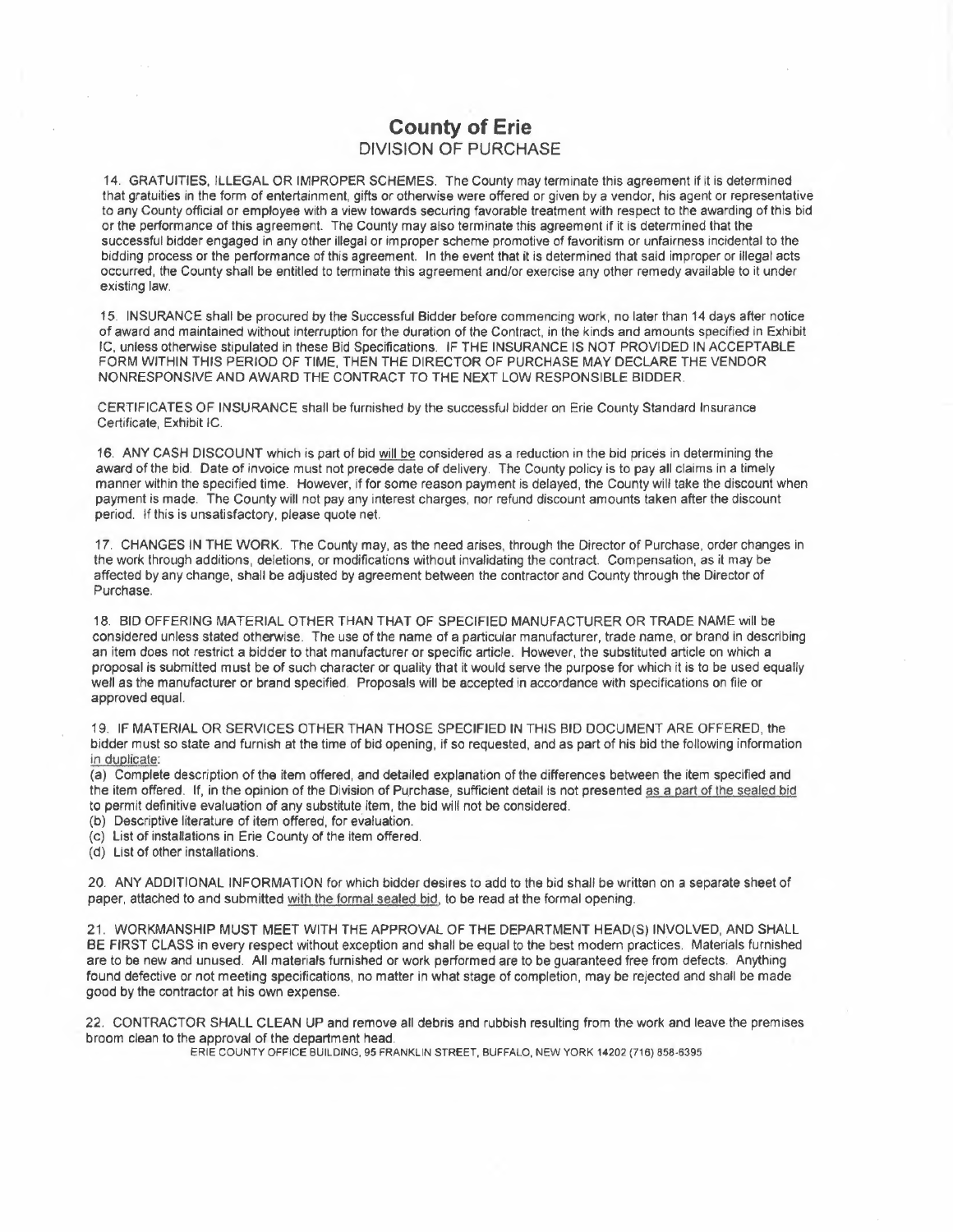# **County of Erie**  DIVISION OF PURCHASE

23. THIS BID IS FIRM AND IRREVOCABLE for a period of 45 days from the date and time of the bid opening. If a contract is not awarded within the 45 day period, a bidder to whom the bid has not been awarded, may withdraw his bid by serving written notice of his intention to do so upon the Division of Purchase. Upon withdrawal of the bid pursuant to this paragraph, the Division of Purchase will forthwith return the bidder's security deposit.

24. PRICES CHARGED TO THE COUNTY OF ERIE are to be no higher than those offered to any other governmental or commercial consumer. If a bidder has a New York State or a Federal GSA contract for any of the items covered in this bid or any similar items, he shall so indicate that he has said contract on these bid papers and automatically supply a copy of this contract within five days after notification of award.

25. PRICE IS FIRM. The unit prices bid shall remain firm, and any other charges bid shall also remain firm, for delivery of the equipment, material, work, or services described in this bid. No cost increase shall be charged for any reason whatsoever.

26. EXTENSION OF PRICE PROTECTION. Any contract entered into pursuant to this bid to supply the County's requirements of goods and/or services for **a** definite period of time as stated in the attached specifications may be extended for not more than two successive periods of equal length at the same bid price upon the mutual agreement of the successful bidder and the County. All extensions shall be submitted in writing and shall have prior approval by the County of Erie, Director of Purchase.

27. IN EXECUTING THIS BID, THE BIDDER AFFIRMS that all of the requirements of the specifications are understood and accepted by the bidder, and that the prices quoted include all required materials and services. The undersigned has checked all of the bid figures, and understands that the County will not be responsible for any errors or omissions on the part of the undersigned in preparing this bid. Mistakes or errors in the estimates, calculations or preparation of the bid shall not be'grounds for the withdrawal or correction of the bid or bid security. In case of error in extension of prices in the bid, the unit price will govern.

28. ACCOUNTABILITY. The undersigned shall be fully accountable for his or its performance under this bid, or any contract entered into pursuant to this bid, and agrees that he, or its officers, will answer under oath all questions relevant to the performance thereof and to any transaction, act or omission had, done or omitted in connection therewith if called before any Judicial, County or State officer or agency empowered to investigate the contract or his performance.

#### 29. TERMINATION OF CONTRACT:

a. At its option, the County *may* at any time for any reason terminate this agreement and the Contractor shall immediately cease all work under the agreement upon receipt of written notice of such termination from the County.

b. In the event of termination for any reason other than the fault of the Contractor, or the nonavailability of funds as provided in the above Executory Clause, the Contractor shall be paid the amount due to date of termination, and all reasonable expenses caused by such termination.

30.THE SUCCESSFUL BIDDER TO WHOM THE BID IS AWARDED SHALL INDEMNIFY AND HOLD HARMLESS the County of Erie and its agents and employees from and against all claims, damages, losses or causes of action arising out of or resulting from such vendor's performance pursuant to this bid.

31. STATUS **AS AN** INDEPENDENT CONTRACTOR: The successful Bidder to whom the bid is awarded and the County agree that the Bidder and its officers, employees, agents, contractors, subcontractors and/or consultants are independent contractors and not employees of the County or any department, agency or unit thereof. In accordance with their status as independent contractors, the Bidder covenants and agrees that neither the Bidder nor any of its officers, employees, agents, contractors, subcontractors and/or consultants will hold themselves out as, or claim to be, officers or employees of the County or any department, agency or unit thereof.

32. GOVERNED BY NEW YORK LAW: This Agreement shall be construed and enforced in accordance with the laws of the State of New York. In addition, the parties hereby agree that for any cause of action arising out of this Agreement shall be brought in the County of Erie. (Rev 04/09)

ERIE COUNTY OFFICE BUILDING, 95 FRANKLIN STREET, BUFFALO, NEW YORK 14202 (716) 858-6395